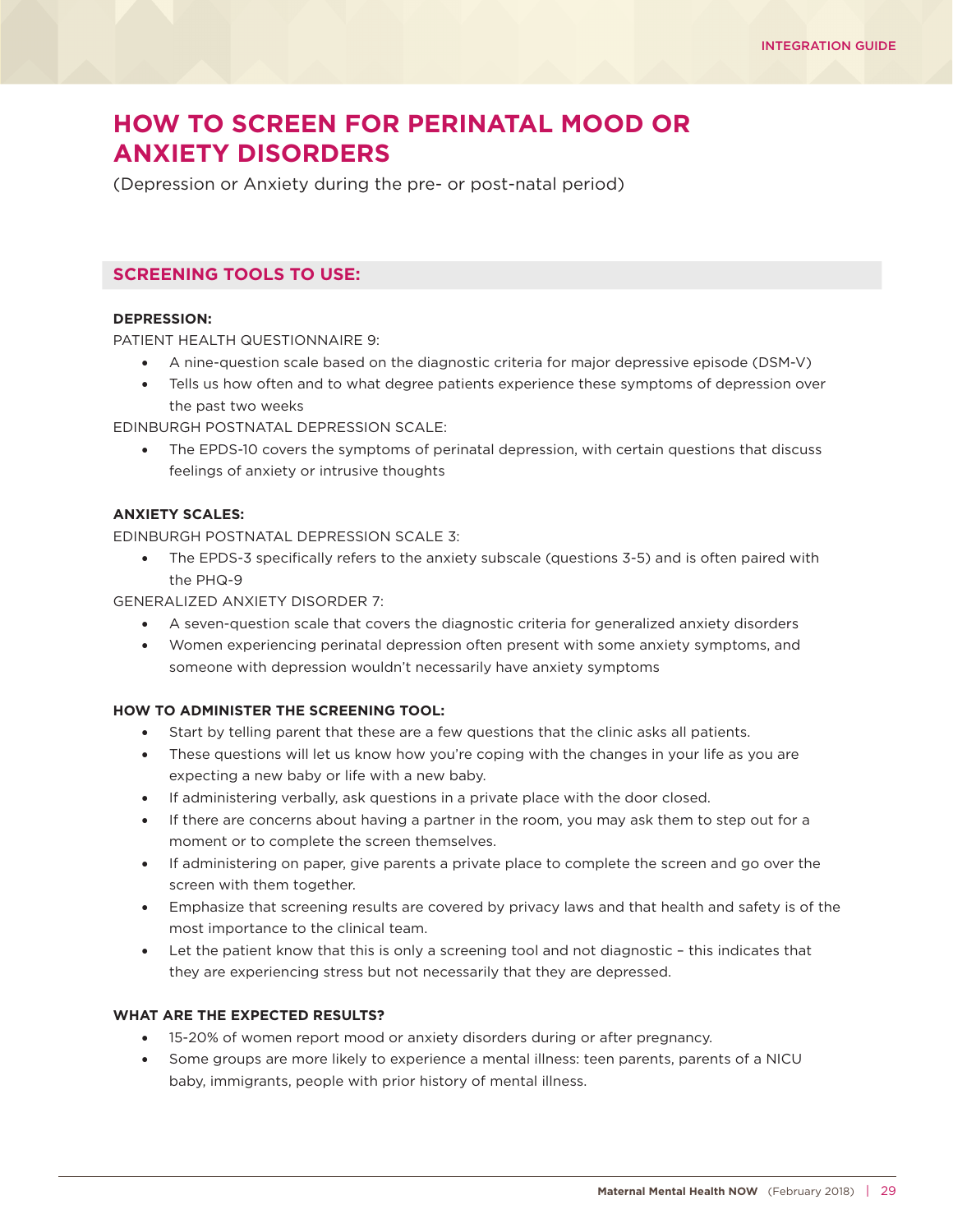### **WHY IS THIS IMPORTANT FOR PATIENT CARE?**

- Perinatal mood and anxiety disorders affect health outcomes like birthweight and caregiverinfant bonding.
- Perinatal mental health is also connected to the success of breastfeeding and one's ability to follow through with medical recommendations for themselves and their children.
- Due to the trauma of disrupted attachment and bonding during the first years of life, children of depressed mothers are at increased risk for impaired cognitive and motor development, difficult temperament, poor self-regulation, low self-esteem, and behavior problems.

#### **TIPS AND TRICKS FROM A SUCCESSFUL FORMER SCREENER:**

- Welcoming smile
- Introducing yourself and job title
- Let them know you are here for support
- If in OB setting: Ask them if they know what prenatal depression is
- If in pediatric setting: Ask them if they know what postpartum depression is
- Provide psychoeducation:
	- o You are not alone: 10-15% of all women experience a mental health challenge during pregnancy.
	- o You are not to blame: you did nothing to cause this and this doesn't make you a bad mom.
	- o With the right help, you can get better: therapy and medication are just a couple of ways to help treat depression or anxiety. We have a team here at the clinic that are here to work with you to get and stay healthy.
- Describe some of common symptoms:
	- o Feeling overwhelmed or worried all the time
	- o Feeling guilty
	- o Feeling afraid or angry
	- o Not feeling a connection with your child or others around you
	- o Lack of focus
	- o Unwelcome or scary thoughts that you can't control
	- o Unable to sleep when the baby is sleeping
- Ask them if they have felt any of those feelings since getting pregnant/giving birth
- If they say yes, ask them in what ways have they felt that way and how they address their symptoms.
- Let them know that the first year of a baby's life can often be the most difficult/challenging.
- When they begin talking about how they have been feeling: validate their feelings, reassure them that it is completely okay to feel however they feel, use words of encouragement with all moms and congratulate the parent on making it to this appointment.
- Let them know you're here for support and how strong they are for speaking up for themselves because raising a baby is not easy.

"I don't want to screen because what if I have to report" – screening is not about getting a family in trouble. Rather, this gets the whole family the supports they need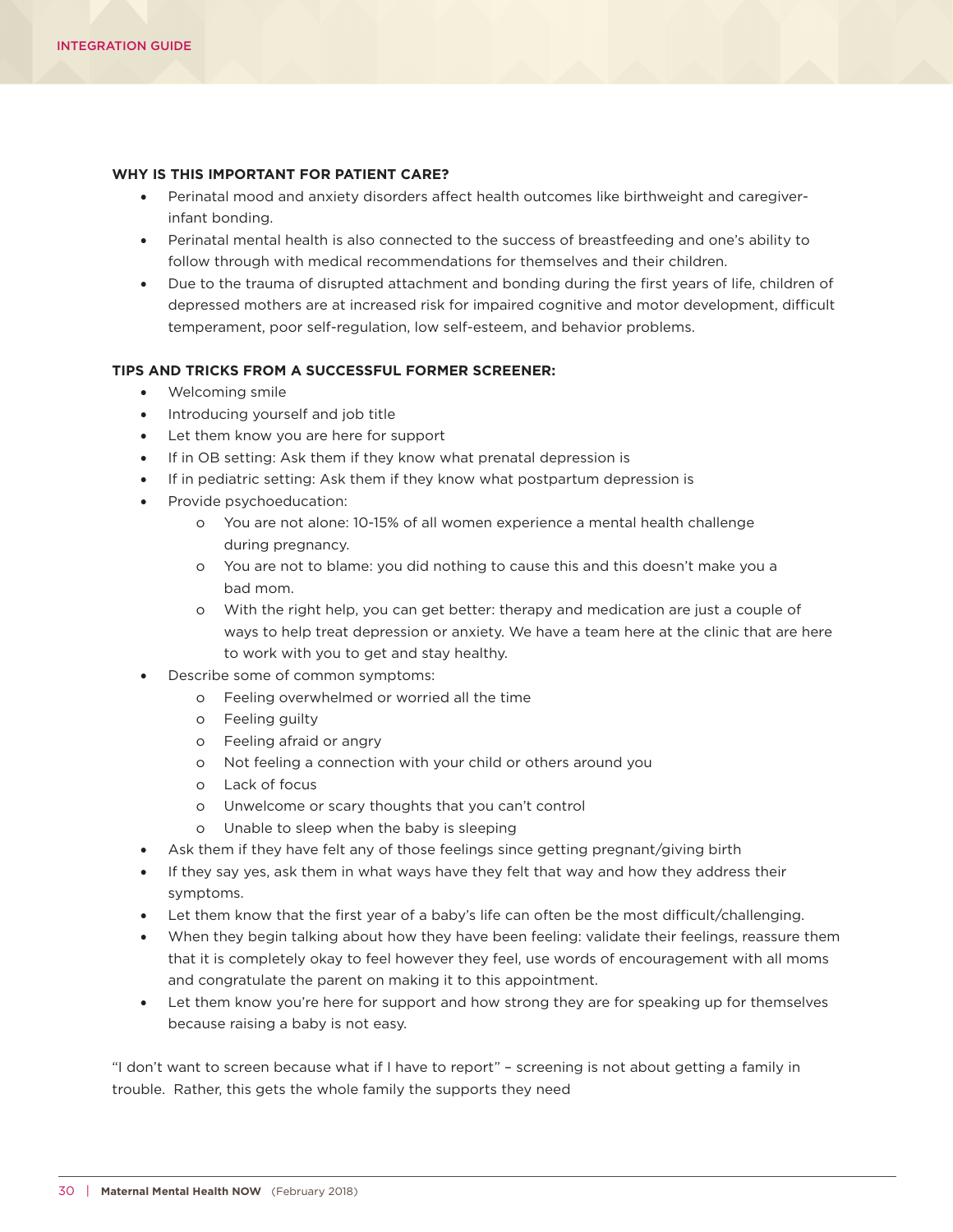# **SAMPLE SCRIPTS**

## **SCREENING INTRODUCTION**

### **ENGLISH**

In our clinic, we believe that when a woman is healthy and well, both emotionally and physically, she has a better chance of maintaining her and her child's healthy development during her pregnancy and beyond. It is very common for new moms to experience a lot of stress in the postpartum period. For this reason, we have created a team to help support your new family.

Here are some questions we would like you to answer in order to help us help you. Please take your time and if you are unsure about what a question is asking or if you need any help answering any of the questions, please do not hesitate to ask. When all of the questions are complete, we will review the answers with you.

#### **SPANISH**

En nuestra clínica, creemos que cuando una mujer está sana, ambos de las emociones y del cuerpo, tiene ella más habilidad de manejar el desarrollo de su hijo y su propia salud durante y después del parto. Es común que las mujeres experimentan mucho estrés en la época después del parto. Por eso, hemos creado un equipo con la meta de apoyar a su familia.

He aquí unas preguntas. Sus respuestas nos pueden ayudar a ayudar a ústed. Favor de tomar su tiempo, y si tiene alguna pregunta o quiere ayuda, estamos aquí a servirle. Cuando el cuestionario está lleno, revisaremos las respuestas con ústed.

## **WARM HANDOFF**

Being pregnant can be an exciting time but it can also bring up additional stress. As part of our new approach, we are having all women who are pregnant briefly meet with one of our Behavioral Health providers at every trimester, beginning today. She will ask you a few questions regarding your stress level and your well-being as well as provide you with some information. This should only take a few minutes and the MA will introduce you to her after we are done.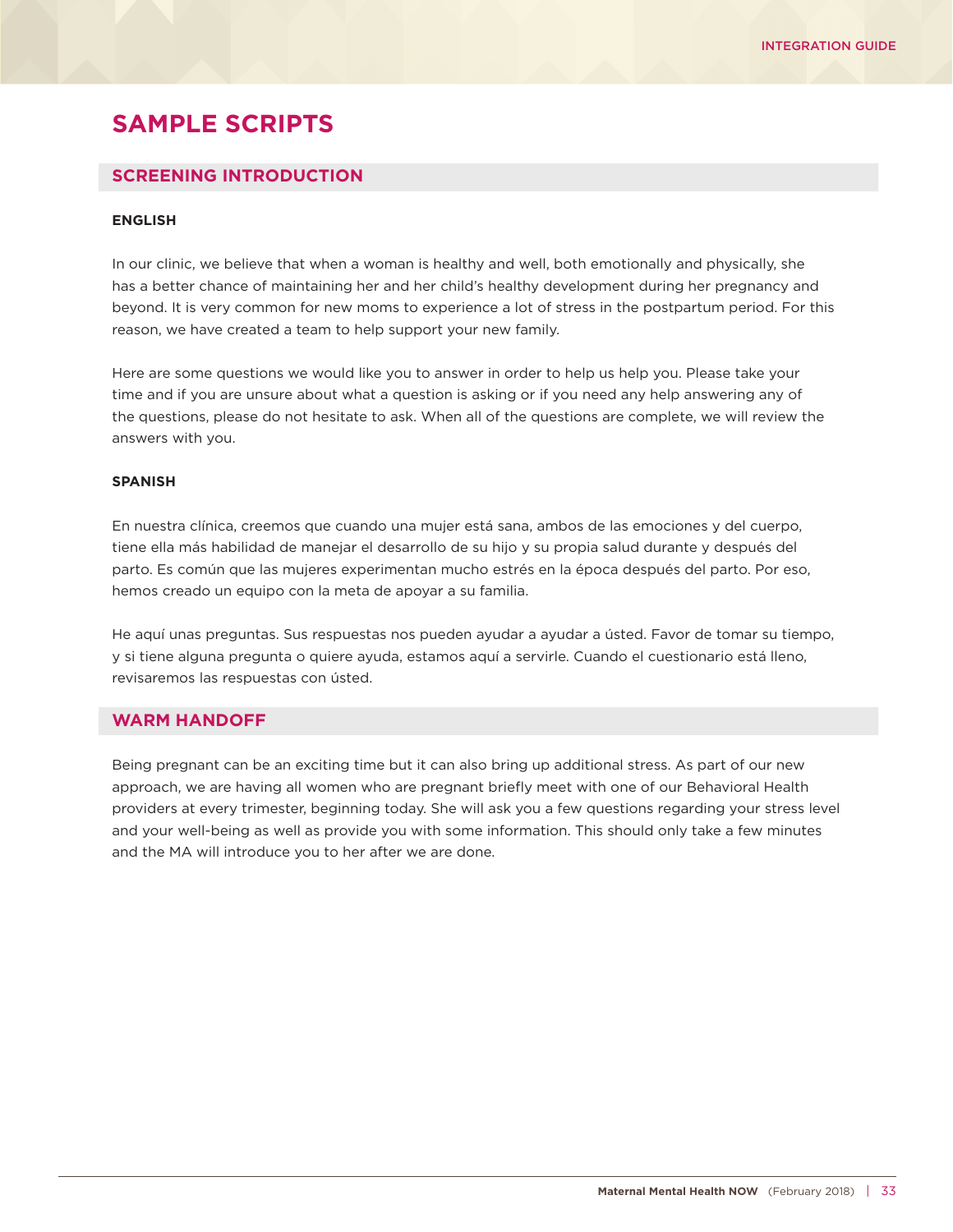

# **Scripts for how to introduce and administer Edinburgh Postnatal Depression Scale (EPDS); how to respond if client scores below 12, above 12 and suicidal risk (question 10)**

1. Introducing the EPDS:

My role as your health care provider/service coordinator is to make sure that I continue to give good care to you and your baby. We know that all mothers have stress and so it's important for me to check in with you to see how you are doing with this. I'm going to ask you some questions that will help us understand together what things in your life might be stressful for you right now. We ask these ten questions to all our mothers enrolled in our program. It's important to answer these questions as best as you can as this will allow me to understand what type of help will be best for you and your baby.

- 2. Administering the EPDS:
	- Ask the client to respond to each question that comes closest to how she has been feeling in the *past 7 days*
	- All 10 items need to be completed
- 3. Responding to the Results:

# **If the total score is less than 12**

• It looks like you're doing fine. Here is a resource for you called "A Guide" for Moms" which you can use to give you some extra help when you need it.

# **If the total score is 12 or more**

- In looking at some of your answers it looks like you might be having a difficult time right now.
- Does that sound like how you are feeling?
- A lot of mothers' experience these feelings and find it helpful to get some extra help to get through a difficult time.
- Whom do you talk to when you're having these feelings?